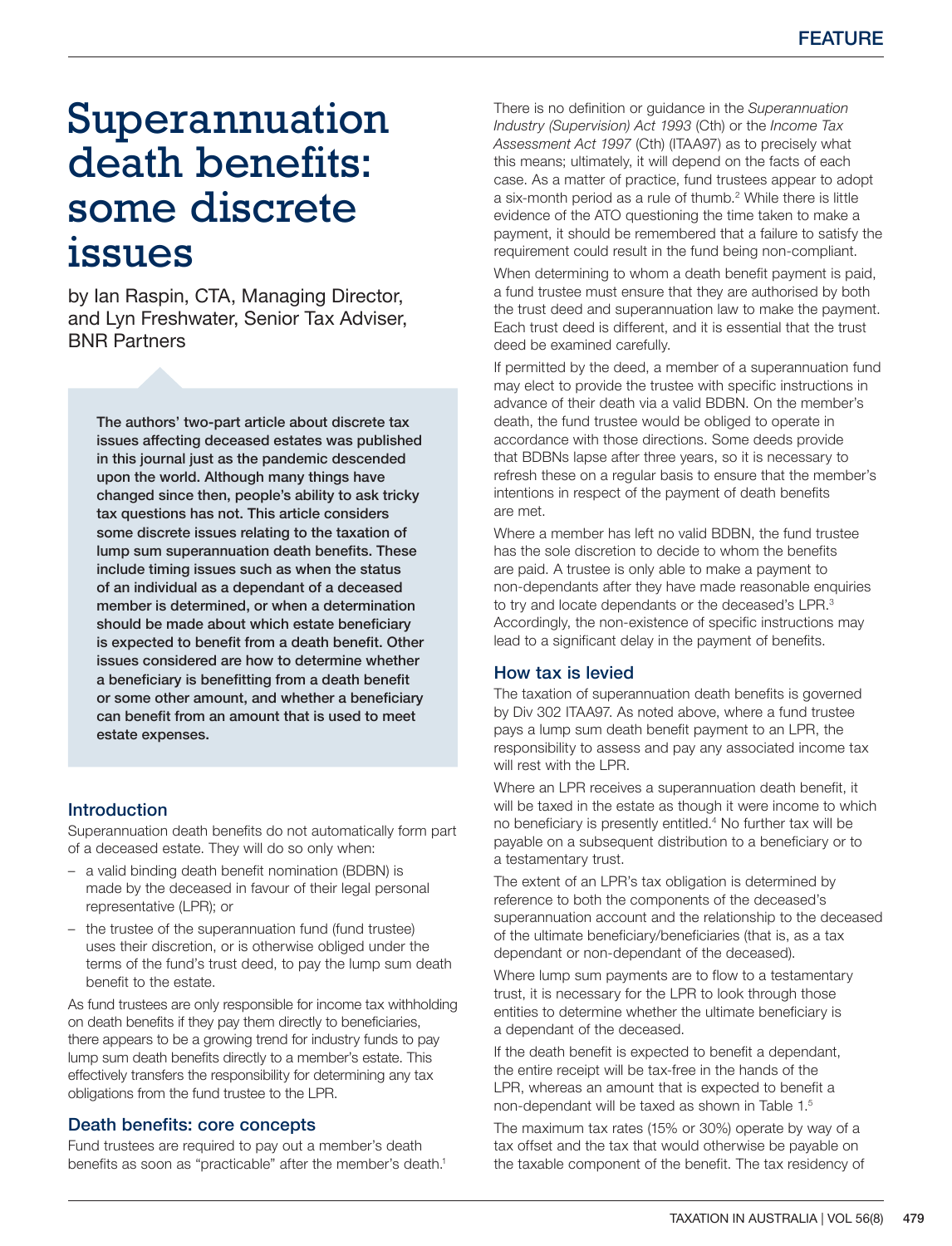## <span id="page-1-0"></span>Table 1. Death benefit tax rates

| Component         | Dependant | Non-dependant            |
|-------------------|-----------|--------------------------|
| Taxable (taxed)   | Tax-free  | Lower of tax rate or 15% |
| Taxable (untaxed) | Tax-free  | Lower of tax rate or 30% |
| Tax-free          | Tax-free  | Tax-free                 |

either the LPR or the beneficiary does not alter the maximum tax rates.

Further, the fact that a non-dependant beneficiary is a charity does not mean that there is no tax payable by the LPR on the share that the charity is expected to benefit from.

## Who is a dependant?

[Table 2](#page-1-1) summarises who is a death benefit dependant for tax purposes.<sup>[6](#page-4-0)</sup> While this seems relatively straightforward, private rulings published on the ATO legal database highlight that identifying a death benefit dependant can be a complex process, particularly when reliance is placed on the interdependency relationship or financial dependence tests.

#### Interdependency relationship

Two people have an interdependency relationship<sup>7</sup> if:

- they have a close personal relationship;
- they live together;
- one or each of them provides the other with financial support; and
- one or each of them provides the other with domestic support and personal care.

Further, regulations may specify matters that are, or are not, to be taken into account when determining whether two persons have an interdependency relationship. Regulation 302-200.01 of the *Income Tax Assessment Regulation 1997* (Cth) provides that the following matters must be taken into account:

- "(a) all of the circumstances of the relationship between the persons, including (where relevant):
	- (i) the duration of the relationship; and
	- (ii) whether or not a sexual relationship exists; and
	- (iii) the ownership, use and acquisition of property; and
	- (iv) the degree of mutual commitment to a shared life; and
	- (v) the care and support of children; and
	- (vi) the reputation and public aspects of the relationship; and
	- (vii) the degree of emotional support; and
	- (viii) the extent to which the relationship is one of mere convenience; and
	- (ix) any evidence suggesting that the parties intend the relationship to be permanent; and
- (b) the existence of a statutory declaration signed by one of the persons to the effect that the person is, or (in the case of a statutory declaration made after the end of the relationship) was, in an interdependency relationship with the other person."

#### Table 2. Death benefit dependants for tax purposes

| Relationship to the deceased                                          | Tax dependant? |
|-----------------------------------------------------------------------|----------------|
| Spouse (including de facto and same sex)                              | Yes            |
| Former spouse                                                         | Yes            |
| Child under 18 (including ex-nuptial<br>adopted and stepchild)        | Yes            |
| Child over 18 (financially independent)                               | No             |
| In an interdependency relationship with<br>deceased just before death | Yes            |
| Financial dependant just before death                                 | Yes            |
|                                                                       |                |

<span id="page-1-1"></span>As explained in the explanatory statement<sup>8</sup> accompanying the regulation, it is not necessary for each of the listed circumstances to be satisfied in order for an interdependency relationship to exist. Each of the matters is to be given the appropriate weighting in the circumstances. There are also circumstances in which it would be inappropriate to consider certain matters.

Regulation 302-200.02 specifies when certain relationships will, or will not, be taken to be interdependency relationships, notwithstanding that certain of the usual requirements are not able to be satisfied because, for example, one of the parties is overseas or in gaol.

One issue that is problematic is the meaning of "close personal relationship" in the context of parent and child relationships. Generally speaking, it is not expected that children will be in an interdependency relationship with their parents because there is no mutual commitment to a shared life; the relationship between parents and their children would be expected to change significantly over time.

#### Financial dependant

Although s 302-195(1)(d) ITAA97 does not stipulate the nature or degree of dependency required, the test is one of financial dependence.

In Malek and FCT,<sup>[9](#page-4-0)</sup> Senior Member Pascoe said:

"In my view, the relevant financial support is that required to maintain the person's normal standard of living and the question of fact to be answered is whether the alleged dependant was reliant on the regular continuous contribution of the person to maintain that standard."

## Timing issue: dependence

Although the law states explicitly that the time for testing interdependency and financial dependence is just before the death of the relevant person, the position in respect of spouses and children relies on the ATO's practice. The ATO has indicated<sup>10</sup> that it will apply a similar timing rule for these categories of dependants. This means, for example, that a child who was under 18 when the deceased died will be regarded as a dependant, notwithstanding that they are older than 18 when the death benefit is paid to the LPR. Similarly, the ATO accepts that the payment of a death benefit to the estate of a spouse who was alive when the first deceased died is a payment to a dependant spouse.<sup>11</sup>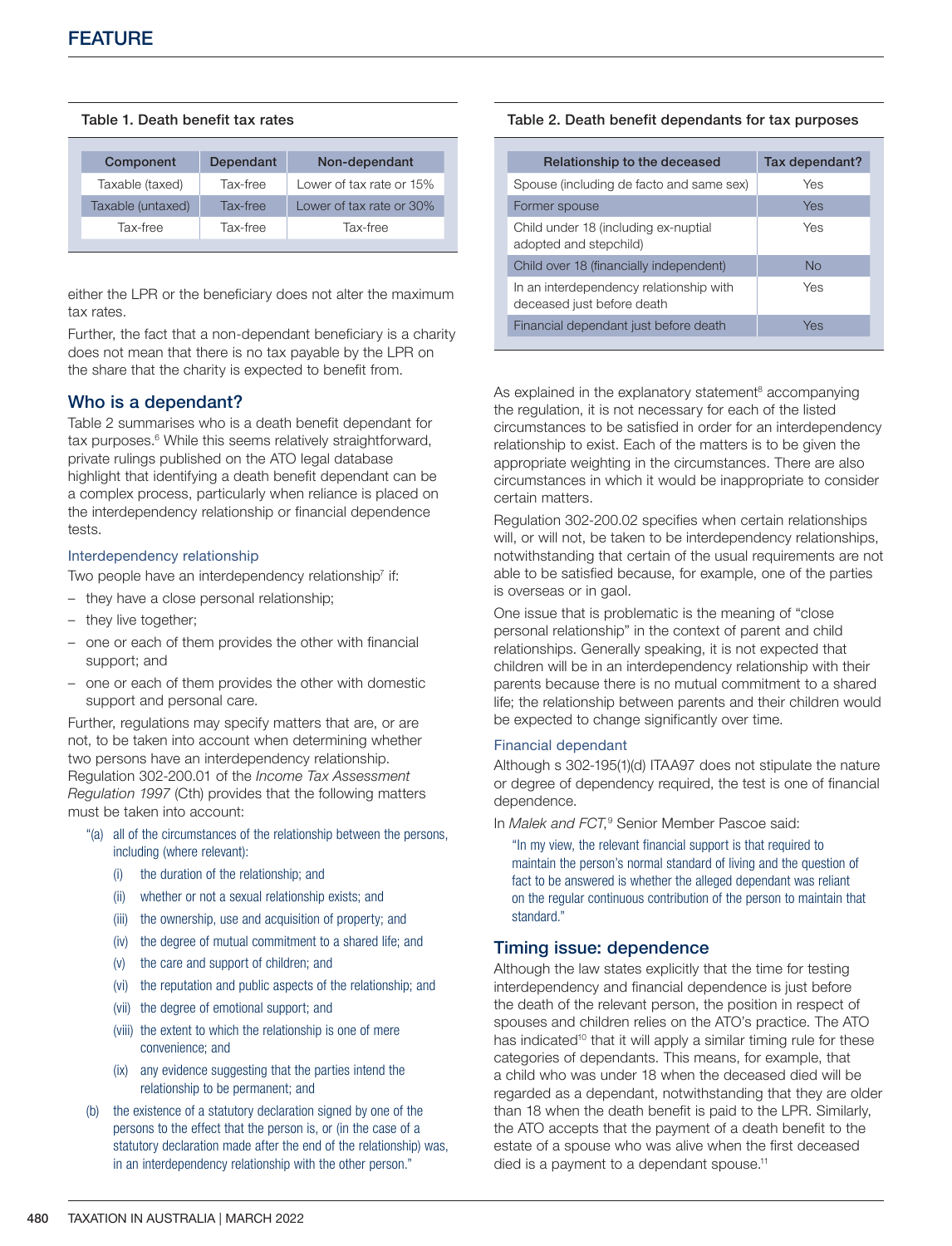# Timing issue: expected to benefit

A death benefit paid to the trustee of a deceased estate is treated as if it had been paid to a death benefit dependant to the extent that is has benefitted or is expected to benefit a dependant.

The ITAA97 does not specify a time when the test about "dependants benefitting or expecting to benefit" must be satisfied. However, given the reference in s 302-10(2)(b) ITAA97 to present entitlement<sup>12</sup> and the link to s  $101A(3)$ of the *Income Tax Assessment Act 1936* (Cth) (ITAA36), implicitly the test must be satisfied at the latest by 30 June in the year in which the superannuation proceeds are paid to the trustee of the estate. Informal discussions with the ATO confirm this view.

Accordingly, the timing of the payment of death benefits to the trustee of an estate could be crucial where there is some prospect of a family provision claim being made. Such a claim can be made by a person for whom the deceased had a responsibility to provide. A person wishing to make a claim for provision must do so within strict time limits that vary in different states and territories. For example, in Victoria, this is generally within six months from the date probate was granted; in Queensland, it is generally within nine months from death.

## Example

The deceased, Bradley, died on 1 April 2019. He was survived by two adult children and his (second) wife Beverley. By his will, Bradley left his entire estate to Beverley if she survived him, but otherwise it was to be divided equally between the children.

A superannuation death benefit in the amount of \$200,000 was paid to the LPR on 28 June 2019.

As at 30 June 2019, no amount had actually been paid to Beverley but it might be argued that as at that date she would be expected to benefit from all of it (as having survived Bradley, she was the sole beneficiary of his estate).

However, the answer may be different if the benefit was paid to the estate in the 2020 income year, by which time a claim has been made for family provision. If that claim is not settled before the end of the income year, it is difficult to predict who may benefit from the payment. In these circumstances, it might be safest to assume that the payment will benefit a non-dependant (or a private ruling sought from the ATO).

People will often enter into a deed to settle a family provision claim in a year after the death benefit has been paid, which purportedly makes a dependant entitled to the death benefit. This does not seem to be effective for tax purposes in the earlier year.

#### Example

The deceased, Bradley, died on 1 August 2019. He was survived by two adult children and his (second) wife Beverley. By his will, Bradley left his entire estate to

## Example (cont)

Beverley if she survived him, but otherwise it was to be divided equally between the children.

The children made a claim for family provision on 1 March 2020. A superannuation death benefit in the amount of \$200,000 was paid to the LPR on 28 June 2020. On 31 July 2020, the parties entered into a deed of arrangement by which the parties agreed that Beverley would receive the death benefit.

Again, it is unclear who will benefit as at 30 June 2020. The deed which was entered into after the end of the year does not appear to be effective to alter the tax consequences in the 2020 income year.

# Determining whether someone benefits from a death benefit or some other amount

Another issue that arises when applying s 302-10 ITAA97 is determining whether a person benefits from a death benefit as opposed to some other amount. A similar issue arises in a different context when applying s 99B ITAA36 (which exempts certain distributions of trust corpus). The latter provision was considered by the AAT in *Campbell and FCT*. [13](#page-4-0) The tribunal found that the trust records were unreliable as evidence and consequently the taxpayer could not show that the relevant distributions fell within the corpus exception.

## Example

Using the previous facts in the above example, assume that Bradley's daughter Bambi made a claim for family provision on 31 July 2019.

Assume also that the death benefit was paid to the LPR on 1 August and that the LPR was holding \$200,000 from the sale of shares that Bradley had owned.

On 1 December 2019, all relevant parties entered into a deed, by which it was agreed that Bambi would receive \$150,000. The LPR paid Bambi that amount on 10 December 2019.

The test time for s 302-10 purposes is 30 June 2020. It is important that the LPR be able to identify which money is used to satisfy Bambi's entitlement. If the LPR cannot show that Bambi's payment consists solely of the sale proceeds, some part of the payment made to her may be regarded as a payment of the death benefit. As Bambi is not a death benefit dependant, the LPR may well be subject to tax (depending on the components of the payment). If it can be shown that all of the death benefit was paid to Beverley, no tax would be payable (regardless of the components) as Beverley is a death benefit dependant.

For example, the LPR might consider keeping the death benefit payment in a separate bank account. Alternatively, if Bambi had been paid her entitlement before the death benefit was received by the trustee of the estate, it clearly could not have been a payment of that benefit.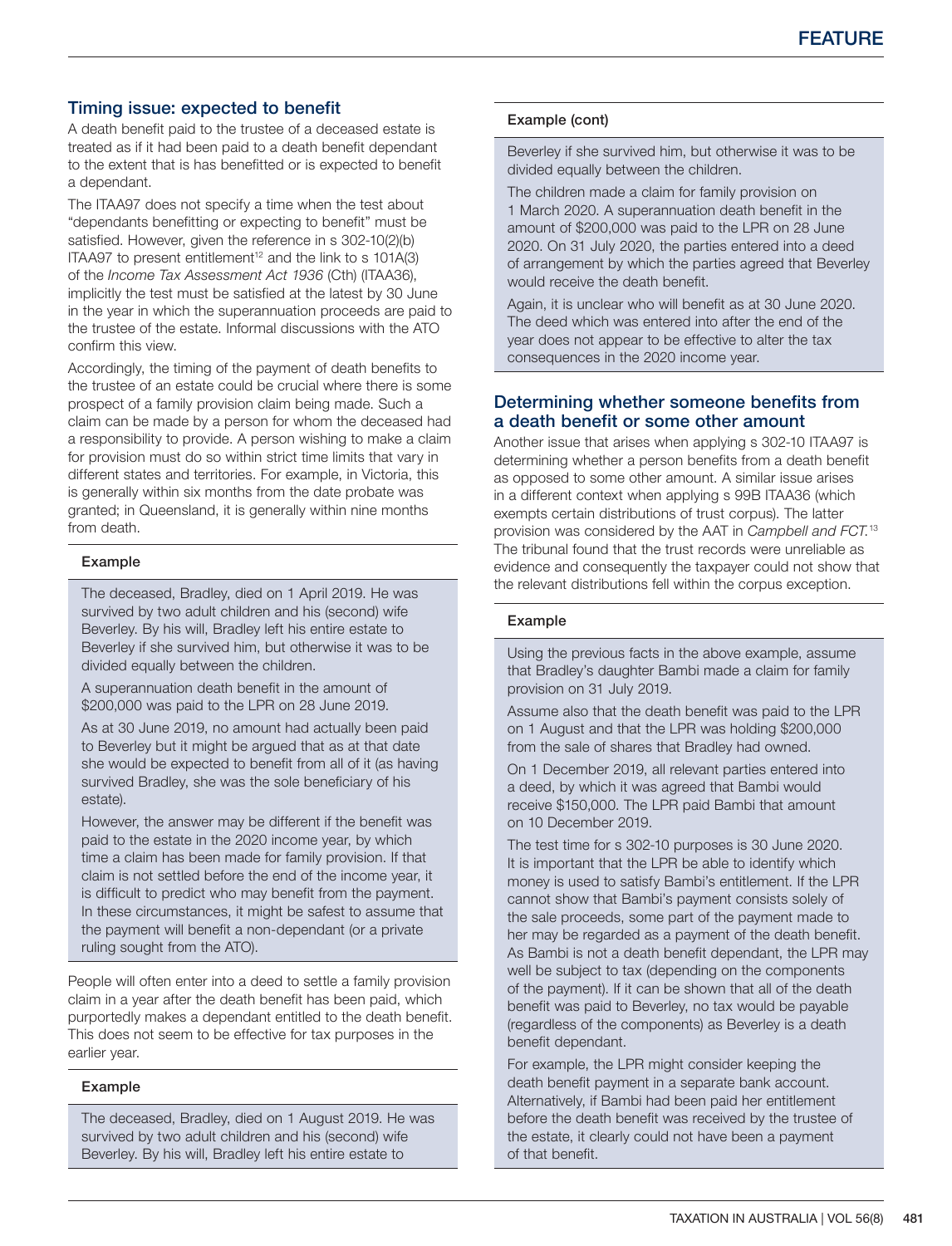# What if death benefit is used to meet expenses?

In some cases, a death benefit is used to meet estate expenses. To the extent that an amount is paid to a creditor, is the death benefit regarded as benefitting a non-dependant?

## Example

Poppy was killed in a workplace accident. She was 45 years old. Poppy left a will appointing her parents as her executors and her son Pablo as her sole beneficiary.

Poppy had substantial debts when she died. However, the trustee of her superannuation fund paid a death benefit of \$400,000 to Poppy's executors. Some of this was used to pay Poppy's funeral and testamentary expenses and some was used to pay her debts. The balance (\$200,000) was paid to Pablo. The executors obtained a ruling from the ATO that Pablo is a death benefit dependant of Poppy.

It was clear that the entire death benefit was never going to benefit Pablo. Does this mean that only part (50%) of it is tax-free on the basis that it is expected to benefit Pablo? And that the part (50%) that is used to pay creditors is to benefit a non-dependant?

When working out the tax payable by the trustee of deceased estate, s 302-10 draws a dichotomy between amounts that are expected to benefit "beneficiaries of the estate" who are dependants and those beneficiaries who are not.

For succession and, presumably, s 302-10 purposes, a creditor is not regarded as a beneficiary of an estate. This means in effect that s 302-10 can only ever apply by reference to the death benefit (net of expenses) that can benefit a beneficiary. It seems that the ATO agrees with this approach. In a private ruling[,14](#page-4-0) the ATO indicated:

"The fact that part of a superannuation death benefit may have been applied to pay outstanding liabilities of the deceased estate should not change the application of subsection 302-10(2) of the ITAA 1997."

This does not mean that, where a death benefit is expected to benefit a non-dependant, no tax is payable in respect of an amount used to pay creditors. Indeed, the ATO has taken the view in a private ruling that, even in an insolvent estate, tax is payable if the beneficiary who would have benefitted is a non-dependant[.15](#page-4-0)

# In specie asset transfer

Although death is considered a cashing event for a fund, the SISR94 contain no requirement that a death benefit lump sum must take the form of cash. This can be advantageous for SMSFs which hold real property.

There are, however, various matters that trustees and their advisers should consider before implementing an in specie transfer, including assuring themselves that the deed allows for such a transfer and whether there is enough cash in the fund to pay stamp duty and tax on any capital gain that might arise from the transfer.

# Limitations of the SISR94

One issue that has not received much consideration in this regard is the operation of the SISR94. The regulations require that, in respect of each person to whom a benefit is cashed, it must be paid in either a single lump sum payment, or in the form of an interim lump sum payment and a final lump sum.<sup>16</sup> This means essentially that payments of lump sum death benefits are limited to two lump sum payments per recipient. This has been confirmed in informal discussions with the ATO.

This is problematic. Fund trustees following a member's direction to transfer particular assets or investments to a beneficiary (or their LPR) may be in breach of reg 6.21(2)(a) SISR94 (on the basis that each asset transfer amounts to a separate lump sum payment). On another view, it might be considered that a BDBN requiring that more than two assets be transferred to a person is invalid. This would mean that the transfer of those assets would have to be undertaken in accordance with the trust deed.

Again, while there does not appear to be any ATO activity in relation to this issue, trustees that undertake multiple transfers do so at the risk of receiving a qualified audit report for a breach of the SISR94 or making themselves potentially liable to a claim by those entitled under the deed in the absence of a valid BDBN.

A workaround that has been deployed in these situations is for a death benefit pension to be commenced before the assets are transferred. However, such a strategy is clearly limited to beneficiaries who are able to commence a pension as a result of the death of the deceased and by transfer balance caps.

Consideration might be given to amending the SISR94 to allow multiple lump sum payments where asset transfers are involved.

# Conclusion

With superannuation balances in Australia now exceeding \$2.9t, and the significantly escalating intergenerational wealth transfers occurring from Australia's ageing society, it is hardly surprising that superannuation is frequently one of the largest assets of many Australian deceased estates. This article has highlighted some of the timing and procedural issues that practitioners, when advising on estate planning and administration matters, need to be aware of in professional practice.

#### Ian Raspin, CTA

Managing Director BNR Partners

#### Lyn Freshwater

Senior Tax Adviser BNR Partners

#### <span id="page-3-0"></span>References

- 1 Reg 6.21(1) of the *Superannuation Industry (Superannuation) Regulations 1994* (Cth) (SISR94).
- 2 M Heffron, *How quickly do death benefits need to be paid?*, 2 September 2019. Available at [www.heffron.com.au/news/how-quickly-do-death](http://www.heffron.com.au/news/how-quickly-do-death-benefits-need-to-be-paid)[benefits-need-to-be-paid.](http://www.heffron.com.au/news/how-quickly-do-death-benefits-need-to-be-paid)